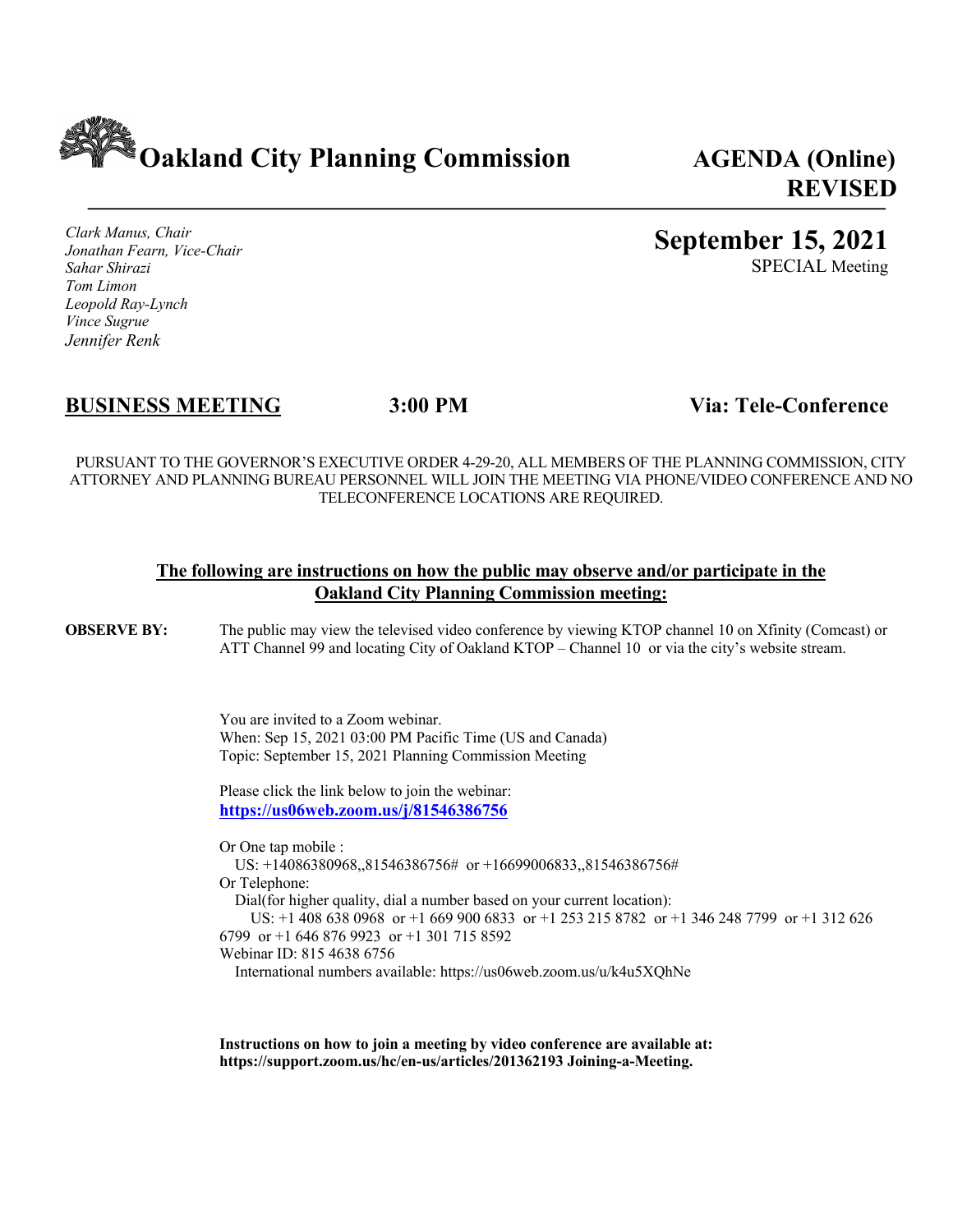

 *Oakland City Planning Commission* **AGENDA (Online)**

**Page 2** *September 15, 2021*

| <b>HOW TO COMMENT ON A PUBLIC MEETING:</b><br>Public comments will be taken at the time of each eligible Agenda item. |                                                                                                                                                                                                                                                                                                                                                                                                                                                                                                                                                                                                                                                                                        |  |
|-----------------------------------------------------------------------------------------------------------------------|----------------------------------------------------------------------------------------------------------------------------------------------------------------------------------------------------------------------------------------------------------------------------------------------------------------------------------------------------------------------------------------------------------------------------------------------------------------------------------------------------------------------------------------------------------------------------------------------------------------------------------------------------------------------------------------|--|
| If you are a Zoom video<br>Conference participant                                                                     | To comment by Zoom video conference, click the "Raise Your Hand" button to request to speak<br>when Public Comment is being taken on an eligible agenda item. You will then be unmuted during<br>your turn and allowed to make public comments. After the allotted time, you will then be re-muted.<br>Instructions on how to "Raise Your Hand" are available at: https://support.zoom.us/hc/en-<br>$us/articles/205566129 - Raise-Hand-In-Webinar.$                                                                                                                                                                                                                                   |  |
| If you are a phone<br>participant                                                                                     | To comment by phone, please call on one of the above listed phone numbers. You will be prompted<br>to "Raise Your Hand" by pressing "*9" to request to speak when Public Comment is being taken on<br>an eligible agenda Item. You will then be unmuted during your turn and allowed to make public<br>comments. Then, press "*6" to unmute yourself in order to speak. After the allotted time, you will<br>then be re-muted. Instructions on how to raise your hand by phone are available at:<br>https://support.zoom.us/hc/en-us/articles/201362663 - Joining-a-meeting-by-phone. If you have any<br>questions, please email Desmona R. Armstrong at $Dramstrong(a) oaklandca.gov$ |  |

#### • **IMPORTANT THINGS TO REMEMBER DURING YOUR PUBLIC COMMENT PERIOD**

#### 1. **ALL ATTENDEES SHALL BE MUTED UPON ENTRY**

- 2. Please do not raise your hand if the item currently being heard is not the item you wish to speak on. We will call for public testimony on each item individually. When the item you're interested in is called and public speakers are invited to raise their hands, raise yours then and we will call them all in the order they're raised.
- 3. You may of course speak on multiple items but your comments during each item must address the item currently under discussion. Speakers attempting to speak about items other than the item currently under consideration will be muted and asked to wait for the item they're here to speak about to be called.

#### **HOW TO ADDRESS THE PLANNING COMMISSION**

- Please work with the case planner listed for each item prior to the meeting regarding items that may be continued. Any agenda item may be continued without the hearing on the matter being opened, or public testimony taken, at the discretion of the Chair. Persons wishing to address the continued item may do so under Open Forum.
- Staff reports are available online, generally by 5:00 p.m. the Friday before the meeting, at www.oaklandca.gov (under "Planning Commission.") You will need to ensure that your computer will accept pop-ups from the host site (oaklandca.gov) and that your computer has a later version of Adobe Acrobat Reader installed. For further information, please email Desmona Armstrong at Drarmstrong@oaklandca.gov.
- If you challenge a Commission decision in court, you will be limited to issues raised at the hearing or in correspondence delivered to the Planning and Building Department, at, or prior to, the hearing. Any party seeking to challenge in court those decisions that are final and not administratively appealable to the City Council must do so within ninety (90) days of the date of the announcement of the final decision, pursuant to Code of Civil Procedure Section 1094.6, unless a shorter period applies. If you wish to be notified of the decision of any of these cases, please provide the case planner with a regular mail or email address.
- Please note that the descriptions of the applications found below are preliminary in nature and that the projects and/or descriptions may change prior to a decision being made.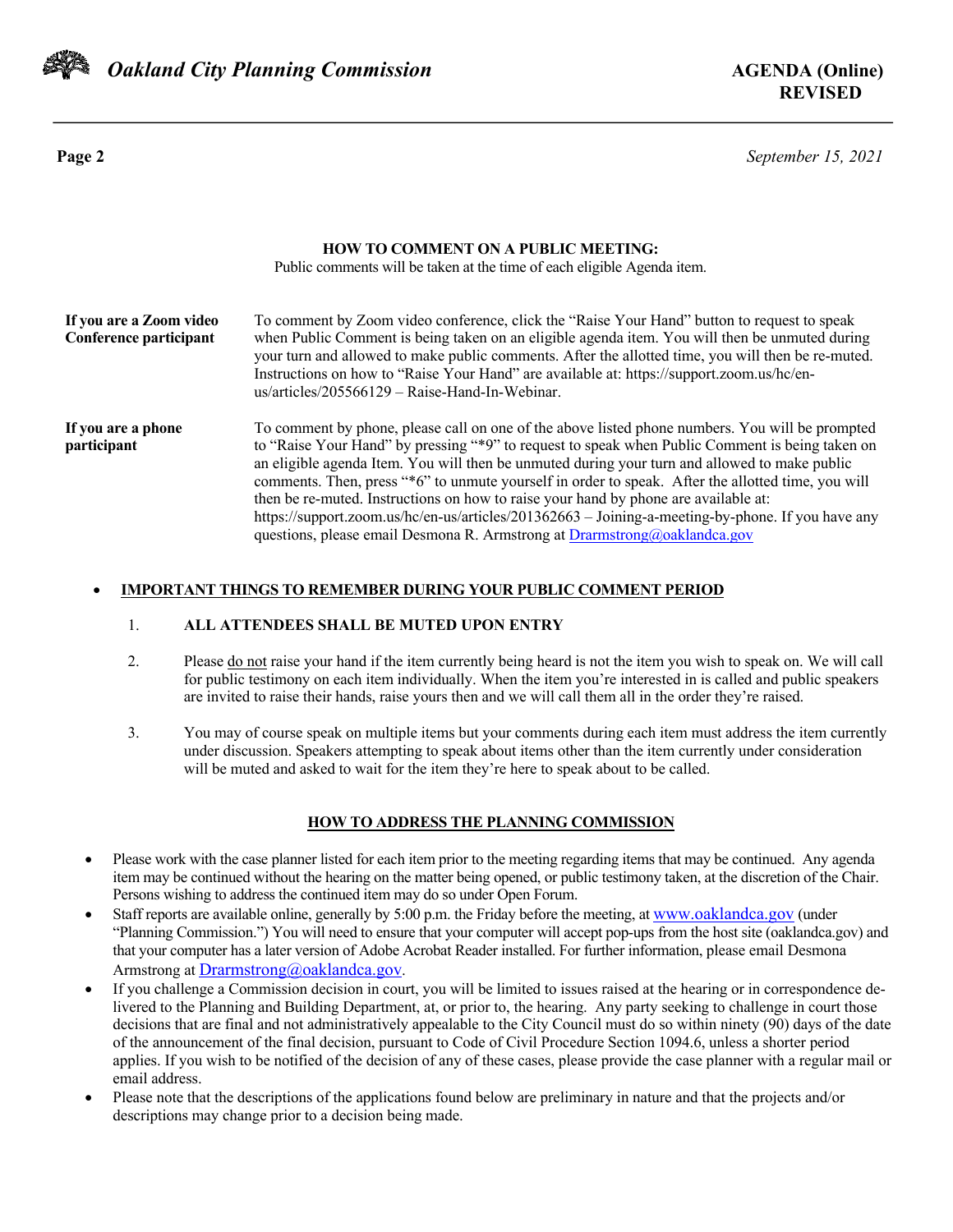

**Page 3** *September 15, 2021*

- Applicants or members of the public that plan to make electronic presentations (e.g., PowerPoint presentations): Please contact Desmona Armstrong at Drarmstrong@oaklandca.gov at least **48 hours** prior to the meeting. We are unable to accommodate late material, at this time.
- Interested parties are encouraged to submit written material on agenda items in advance of the meeting and prior to the close of the public hearing on the item. To allow for distribution to the Commission, comments must be provided to the case planner electronically at least 24 hours prior to the meeting being started.

# **MEETING CALL TO ORDER**

#### **WELCOME BY THE CHAIR**

## **ROLL CALL**

## **SECRETARY RULES OF CONDUCT**

#### **COMMISSION BUSINESS**

- Agenda Discussion
- Director's Report
- Informational Reports
- Committee Reports
- Commission Matters
- City Attorney's Report

#### **OPEN FORUM**

At this time members of the public may speak on any item of interest within the Commission's jurisdiction. At the discretion of the Chair, speakers are generally limited to two minutes or less if there are six (6) or less speakers on an item, and one minute or less if there are more than six (6) speakers.

## **CONSENT CALENDAR**

The Commission will take a single roll call vote on all of the items listed below in this section. The vote will be on approval of the staff report and recommendation in each case. Members of the Commission may request that any item on the Consent Calendar be singled out for separate discussion and vote.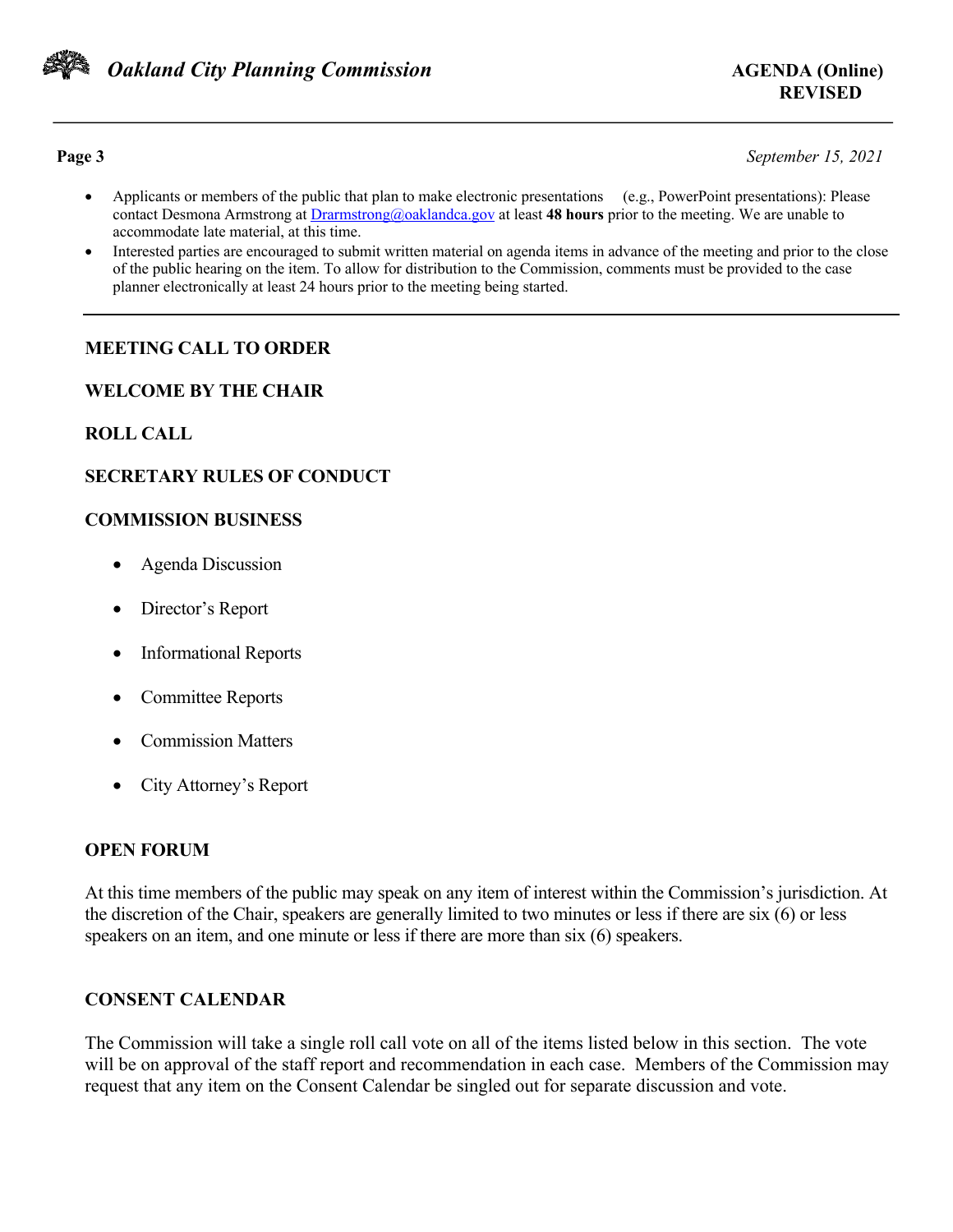

**Page 4** *September 15, 2021*

# **PUBLIC HEARINGS**

The hearing provides opportunity for all concerned persons to speak; the hearing will normally be closed after all testimony has been heard. If you challenge a Commission decision in court, you will be limited to issues raised at the public hearing or in correspondence delivered to the Planning and Building Department, at, or prior to, the public hearing.

The Commission will then vote on the matter based on the staff report and recommendation. If the Commission does not follow the staff recommendation and no alternate findings for decision have been prepared, then the vote on the matter will be considered a "straw" vote, which essentially is a non-binding vote directing staff to return to the Commission at a later date with appropriate findings for decision and, as applicable, conditions of approval that the Commission will consider in making a final decision.

If you wish to be notified on the decision of an agenda item, please contact the case planner for the specific agenda item.

| 1.<br><b>Location:</b>             | $1700 20$ <sup>th</sup> Street (APN: 007 -0572-001-02)                                                        |
|------------------------------------|---------------------------------------------------------------------------------------------------------------|
|                                    | <b>Proposal:</b> To establish an 82,000 square foot operation within an existing building to produce          |
|                                    | ceramic beads, fabricate lithium extraction units, and perform research and                                   |
|                                    | development.                                                                                                  |
|                                    | <b>Applicant:</b> Lilac Solutions, Inc. c/o Dennis Neymit                                                     |
| <b>Phone Number:</b> (805)710-5333 |                                                                                                               |
|                                    | <b>Owner:</b> Terreno 20 <sup>th</sup> Street LLC                                                             |
| <b>Case File Number: PLN21104</b>  |                                                                                                               |
|                                    | Planning Permits Required: Per Section 17.73.020 (L4) of the Planning Code, a Conditional Use Permit (CUP) is |
|                                    | required for establishing a General Manufacturing Industrial Activity within 300 feet                         |
|                                    | of a residential zone. Per Section 17.134.020 of the Planning Code, the CUP is                                |
|                                    | major, because it involves over 25,000 square-feet of floor area.                                             |
| <b>General Plan: Business Mix</b>  |                                                                                                               |
|                                    | Zoning: CIX-1C West Oakland Plan Area Commercial Industrial Mix - 1C Industrial Zone                          |
|                                    | (High Intensity Business)                                                                                     |
|                                    | Environmental Determination: Exempt, Section 15332 of the State CEQA Guidelines: In-Fill Development          |
|                                    | Projects Exempt, per Section 15301 of the State CEQA Guidelines:                                              |
|                                    | Existing Facilities (Minor alterations and operation); and                                                    |
|                                    | Section 15183 of the State CEQA Guidelines:                                                                   |
|                                    | Projects Consistent with a Community Plan, General Plan or Zoning;                                            |
|                                    | Historic Status: Not A Potentially Designated Historic Property: OCHS Rating: X                               |
| City Council district 3            |                                                                                                               |
|                                    | <b>Status: Pending</b>                                                                                        |
|                                    | Staff Recommendation Approve with conditions.                                                                 |
|                                    | Finality of Decision: Appealable to City Council within 10 days                                               |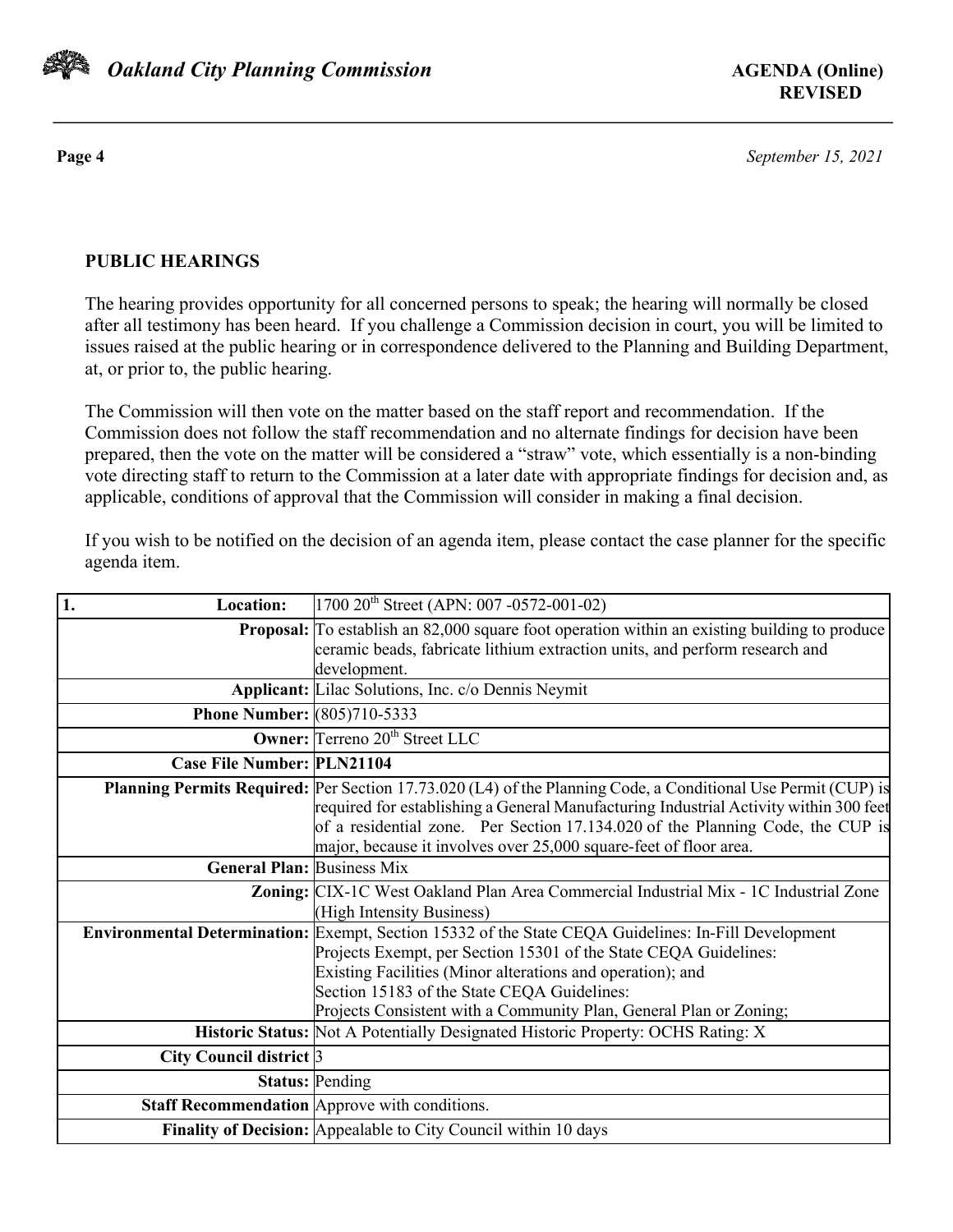

**Page 5** *September 15, 2021*

| For further information: Contact case planner Jose M. Herrera-Preza at 510-238-3808 or |
|----------------------------------------------------------------------------------------|
| $\text{h}$ errera@oaklandca.gov                                                        |

# *ITEM #3 CONTINUED FROM SEPTEMBER 1, 2021 PC AGENDA*

| 2.<br>Location: Citywide                    |                                                                                                                                                    |
|---------------------------------------------|----------------------------------------------------------------------------------------------------------------------------------------------------|
|                                             | <b>Proposal:</b> Amend the Planning Code related to Accessory Dwelling Units (ADUs) –                                                              |
|                                             | currently termed Secondary Units in the Planning Code – to bring the local                                                                         |
|                                             | legislation into compliance with recent State legislation. The major proposed                                                                      |
|                                             | amendments include: 1) new standards for the processing, number, size,                                                                             |
|                                             | height, parking, location, landscaping, and setbacks for the construction of                                                                       |
|                                             | various types of new ADU structures and ADUs within existing accessory                                                                             |
|                                             | structures, single-family homes, and two-family and multi-family buildings;                                                                        |
|                                             | 2) establishment of regulations for Junior Accessory Dwelling Units (JADUs)                                                                        |
|                                             | within single family homes; 3) introduction of objective design standards to                                                                       |
|                                             | streamline approval of certain ADUs; 4) objective standards for the design                                                                         |
|                                             | and location of ADUs; 5) regulations for ADUs in mini-lot developments; and                                                                        |
|                                             | 6) amnesty and enforcement relief program for un-permitted existing ADUs.                                                                          |
|                                             | The proposal also includes regulatory options for the development of ADUs<br>and JADUs within the Very High Fire Hazard Severity Zone (VHFHSZ), as |
|                                             | defined by the State of California and the S-9 Fire Safety Protection                                                                              |
|                                             | Combining Zone, or an alternative overlay zone based on public safety and                                                                          |
|                                             | traffic flow.                                                                                                                                      |
|                                             | <b>Applicant:</b> City of Oakland                                                                                                                  |
| <b>Case File Number: ZA21006</b>            |                                                                                                                                                    |
| <b>General Plan: Citywide</b>               |                                                                                                                                                    |
| <b>Zoning:</b> Citywide                     |                                                                                                                                                    |
|                                             | <b>Environmental Determination:</b> The proposed amendments to the Planning Code rely on the previously                                            |
|                                             | certified Final Environmental Impact Reports for the Coliseum Area Specific                                                                        |
|                                             | Plan (2105); Broadway Valdez Specific Plan (2014); West Oakland Specific                                                                           |
|                                             | Plan (2014); Central Estuary Area Plan EIR (2013); Land Use and                                                                                    |
|                                             | Transportation Element of the General Plan (1998); the Oakland Estuary                                                                             |
|                                             | Policy Plan (1998); the West Oakland, Central City East, Coliseum, and                                                                             |
|                                             | Oakland Army Base Redevelopment Areas; the 1998 Amendment to the                                                                                   |
|                                             | Historic Preservation Element of the General Plan; the 2007-2014 Housing                                                                           |
|                                             | Element Final EIR (2010); and various Redevelopment Plan Final EIRs                                                                                |
|                                             | (collectively, "EIRs"). No further environmental review is required under<br>CEQA Guidelines Sections 15162 and 15163. Moreover, as a separate and |
|                                             | independent basis, this proposal is also exempt from CEQA pursuant to                                                                              |
|                                             | CEQA Guidelines Sections 15183 (projects consistent with General Plan and                                                                          |
|                                             | Zoning) and $15061(b)(3)$ (general rule, no significant effect on the                                                                              |
|                                             | environment).                                                                                                                                      |
| <b>City Council District: All districts</b> |                                                                                                                                                    |
|                                             | Status: The item was presented to the Planning Commission on June 2, 2021.                                                                         |
|                                             | The Planning Commission directed Staff to revise the proposal in response to                                                                       |
|                                             | public comments and return for further discussion at a future meeting.                                                                             |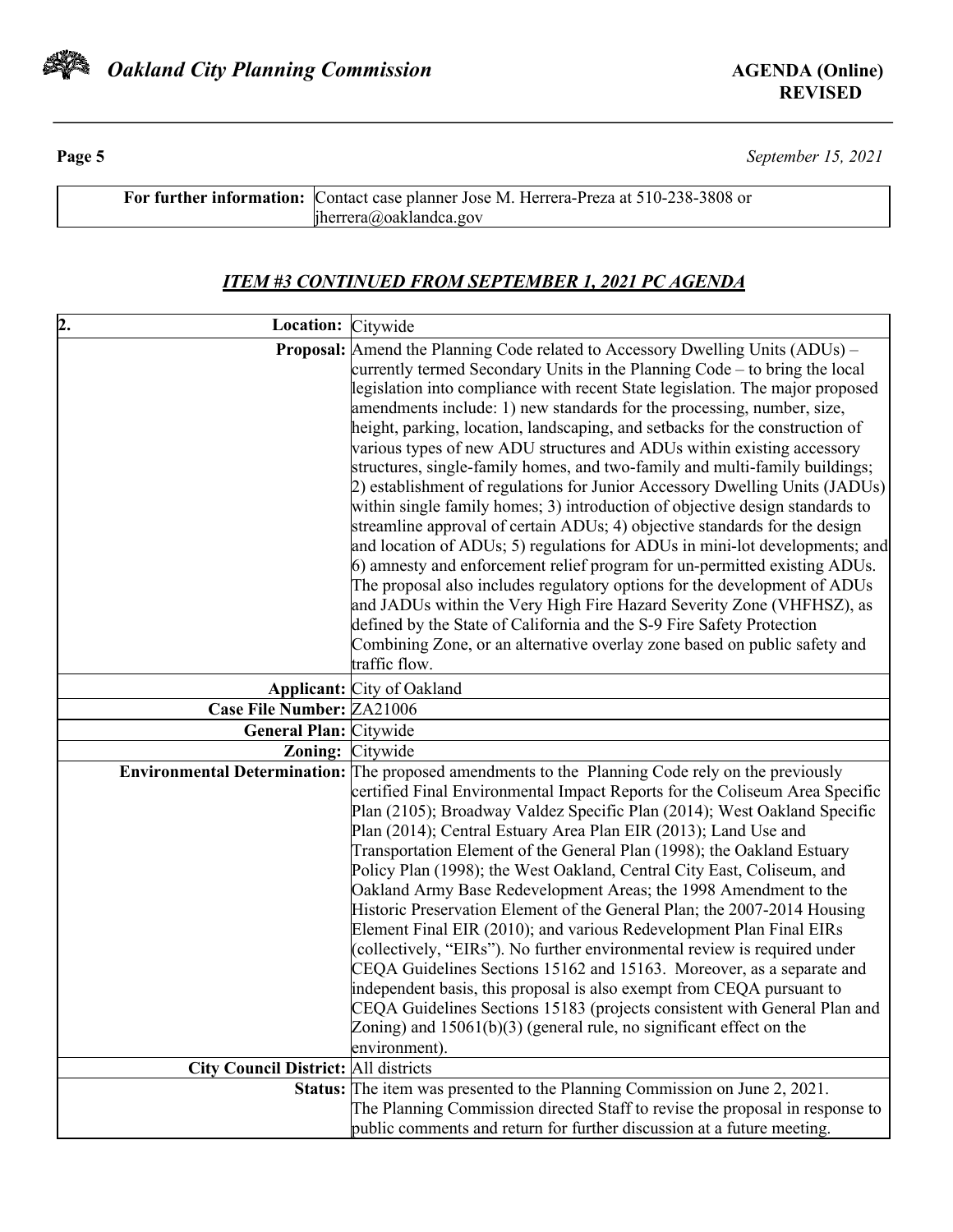

**Page 6** *September 15, 2021*

| <b>Staff Recommendation:</b> Receive public comments, discuss, and make a recommendation to City<br>Council to adopt the proposal as set forth in the staff report. |
|---------------------------------------------------------------------------------------------------------------------------------------------------------------------|
| <b>Finality of Decision Recommendation to City Council.</b> Final decision by City Council.                                                                         |
| For Further Information: Contact case planner Ruslan Filipau at 510-238-                                                                                            |
| 3491 or rfilipau@oaklandca.gov                                                                                                                                      |

## **APPEALS**

The Commission will take testimony on each appeal. If you challenge a Commission decision in court, you will be limited to issues raised at the public hearing or in correspondence delivered to the Planning and Building Department, at, or prior to, to the public hearing; provided, however, such issues were previously raised in the appeal itself.

Following the testimony, the Commission will vote on the staff report and recommendation. If the Commission reverses/overturns the staff decision and no alternate findings for decisions have been prepared, then the vote on the matter will be considered a "straw" vote, which essentially is a non-binding vote directing staff to return to the Commission at a later date with appropriate findings for decision and, as applicable, conditions of approval that the Commission will consider in making a final decision. Unless otherwise noted, the decisions in the following matters are final and not administratively appealable. Any party seeking to challenge these decisions in court must do so within ninety (90) days of the date of the announcement of the final decision, pursuant to Code of Civil Procedure section 1094.6, unless a shorter period applies.

| 3.                                                       | Location: 722 Wood Street and 0 7 <sup>th</sup> Street                        |
|----------------------------------------------------------|-------------------------------------------------------------------------------|
|                                                          | Assessor's Parcel Number: 006-0019-008-00 and 006-0019-028-02                 |
|                                                          | Appeals of Zoning Manager's Determinations for unpermitted truck activities   |
|                                                          | <b>Proposal:</b> on two adjacent lots.                                        |
|                                                          | <b>Applicant: Todd A Williams</b>                                             |
| <b>Phone Number:</b> (510) 834-6600                      |                                                                               |
|                                                          | <b>Owner: Alan Wofsy &amp; Associates</b>                                     |
| Case File Number: APL21015                               |                                                                               |
| <b>Planning Permits Required: N/A</b>                    |                                                                               |
|                                                          | General Plan: Mixed Housing Type Residential and Community Commercial         |
|                                                          | Mixed Housing Type Residential – 4 (RM-4) and Community Commercial –          |
|                                                          | Zoning: $2$ (CC-2)                                                            |
|                                                          | The determination is not considered a project as defined by Section 15378 of  |
|                                                          | the State CEQA guidelines, and therefore does not require CEQA review. On     |
|                                                          | a separate and independent basis, the determinations are exempt under Section |
| <b>Environmental Determination: Regulatory Agencies.</b> | 15321 of the State CEQA Guidelines: 15321. Enforcement Actions by             |
|                                                          |                                                                               |
|                                                          | Historic Status: Non-historic vacant lots                                     |
| City Council district: $\beta$                           |                                                                               |
|                                                          | The Zoning Determination letters were mailed on June 11, 2021, and the        |
|                                                          | Status: Determinations were appealed on June 21, 2021.                        |